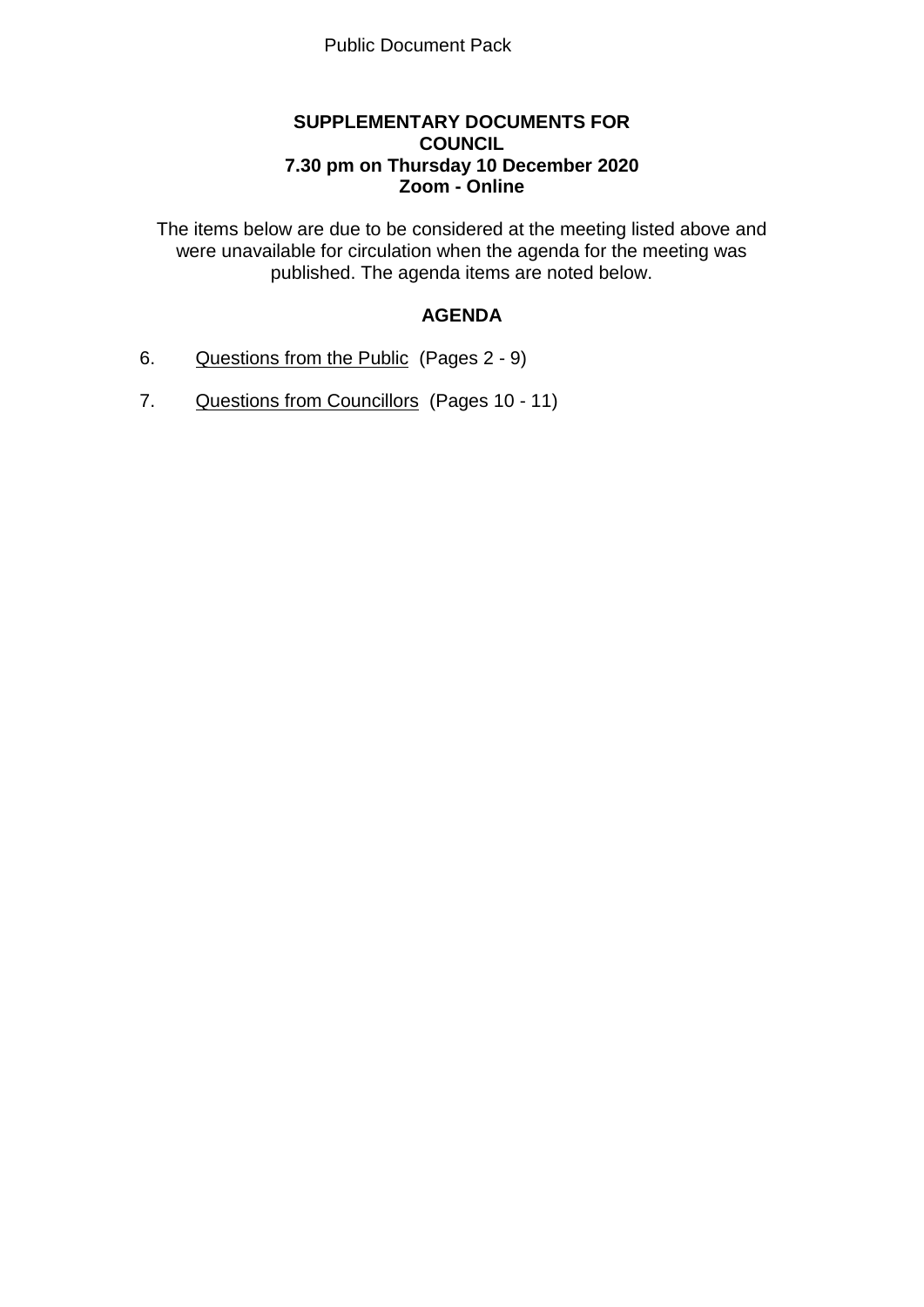# **Full Council – 10 December 2020 Questions from the Public**

#### **1 Mick Patrick to Councillor Danny Purton (Portfolio Holder for Environment):**

I have read and replied to the Government white paper on new proposed planning legislation.

The paper totally removes the 1947 Planning Act, deregulating the rights of councils and communities. They want to move consultation on line 'rather than putting notices on lampposts', meaning they don't want local people to know about specific proposals. This will affect the essential democratic right of communities to comment on and object to the specific proposals which remake our home neighbourhoods, creating poorly planned developments.

Does this mean developers will be able to in fill Harlow's green spaces and sites like our showground, that was fought for, will be built on within 18 months of putting planning processes in place, with no accountability?

# **Reply from Councillor Danny Purton (Portfolio Holder for Environment):**

In Harlow Council's response to the Planning White Paper consultation, we also expressed our concerns at the democratic deficit that would arise from these proposals. The switch in emphasis in focussing consultation on the Local Plan stage rather than at the planning application stage will mean that many people are not able to comment on and influence development that is to take place around them.

However, I can provide an assurance that Harlow's green wedges and other green spaces, such as the showground in the Town Park, are safe from development. At this meeting tonight there is a motion to adopt Harlow's Local Plan for the period up to 2033. This provides strengthened policies to protect our green spaces from development. I would draw people's attention to policies WE1 and WE2 in this new Local Plan. The independent inspector appointed to assess this Local Plan made it very clear that these spaces are to be protected from development as an intrinsic design feature of the town.

Even if the Government's proposals as set out in the White Paper become law, our Green Spaces will still be protected. The proposals would see all land being zoned as either Growth areas, Renewal areas or areas for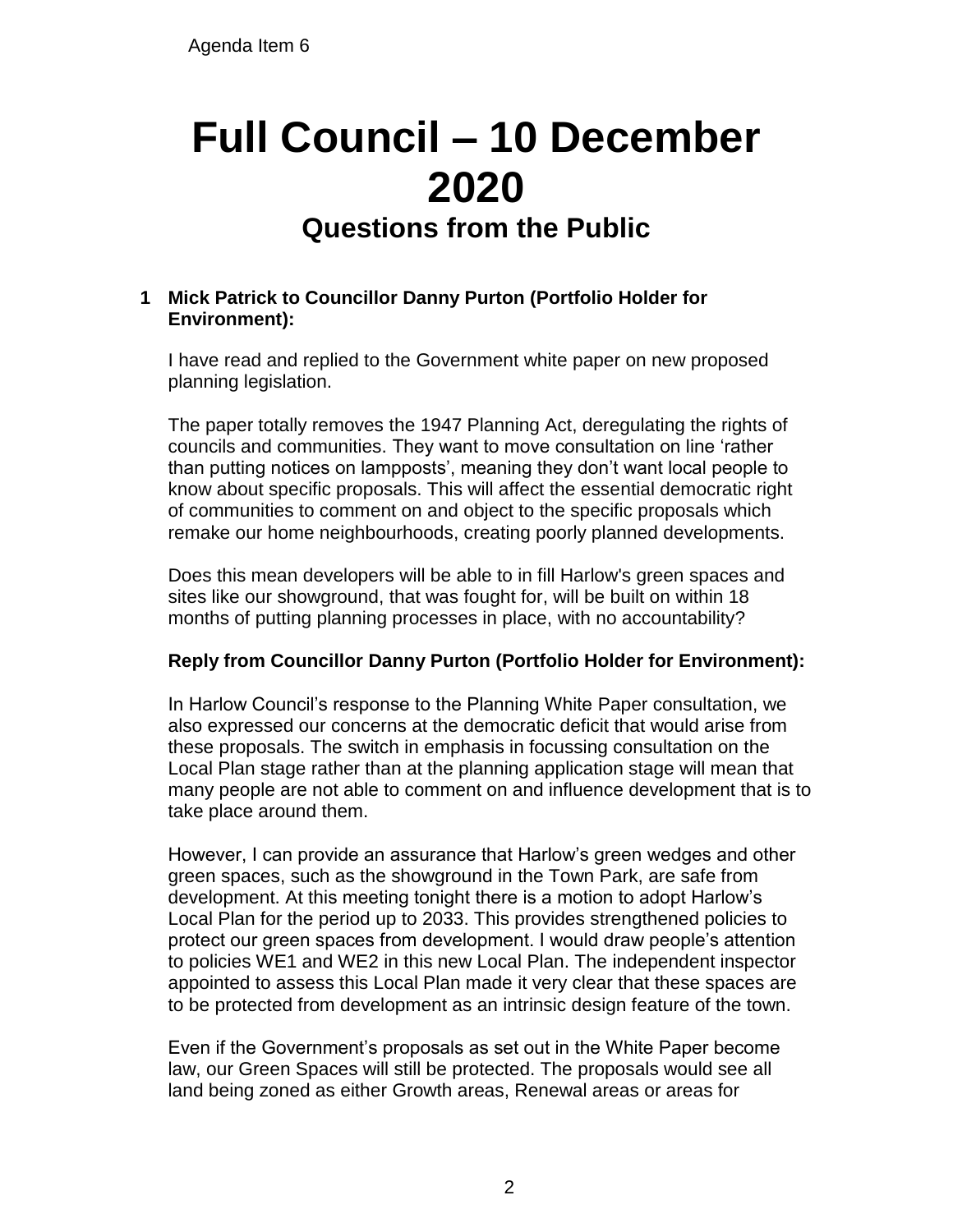Protection. Harlow's green spaces would be classified as 'Protected' areas, meaning that they will be governed by the local policies that we have in place through our Local Plan.

#### **2 Mick Patrick to Councillor Danny Purton (Portfolio Holder for Environment):**

With reference to the Government white paper, with the removal of Section 106 that has been deregulated over several years, does this mean we will see very little, or none, of the much needed social housing or council building in the future?

#### **Reply from Councillor Danny Purton (Portfolio Holder for Environment):**

Again, in Harlow Council's response to the White Paper consultation we expressed our concerns about these proposals as they could have a significant negative impact upon the ability to deliver social housing. The creation of a national infrastructure fund could, in theory, result in more money being made available from development since the creation of certainty at the start of a development process reduces risk for a developer. However, it is also clear that the Government's proposals for the delivery of affordable housing through developer contributions is intended to be targeted at the delivery of First Homes. This will see the focus on developers providing subsidised homes for purchase, rather than for affordable or social rent.

Harlow Council has submitted an objection to this proposal and many other local authorities have raised concerns about the White Paper proposals. It is by no means certain that they will all come into practice.

However, even if they do, Harlow Council remains committed to the delivery of council housing. We will still build new Council homes utilising other funding mechanisms and the delivery of new Council homes at Bushey Croft and the former Lister House site will commence in 2021. This follows the completion of the Prentice Place development this year, all of which is Council housing.

#### **3 Denis Bubutanu to Councillor Chris Vince (Portfolio Holder for Community and Wellbeing):**

Youth Council is aware that Harlow Council has donated money from the cancelled fireworks display to Harlow Foodbank that will help give food parcels to vulnerable families. Are there any plans to continue to support young people and their families through the Christmas period and throughout the pandemic?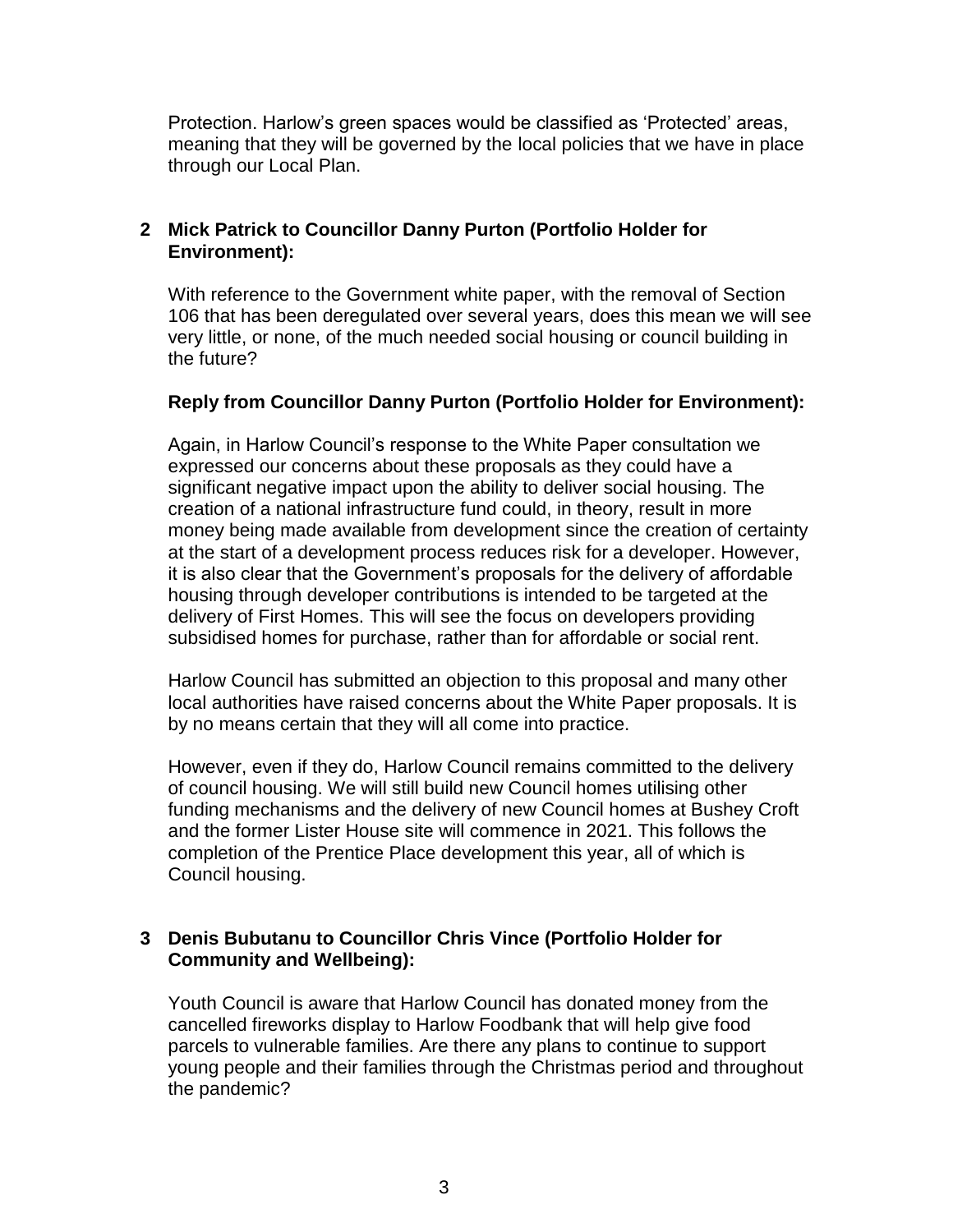#### **Reply from Councillor Chris Vince (Portfolio Holder for Community and Wellbeing):**

Throughout the pandemic Harlow Council has been working with Rainbow Services and other organisations in the voluntary sector to offer support to vulnerable families and other residents that have been affected by Covid-19. The Harlow Community Hub provides advice to residents regarding access to food and prescriptions along with referrals to Harlow Food Bank and Community Embrace as well as signposting to a range of other support services. Harlow Council aims to ensure that no-one in Harlow goes hungry during these difficult times and will continue to work with the Essex Lifestyle Service and partner organisations to ensure that residents receive the support that they need.

There is potential for the remaining funding which was given to the foodbank for over half term to be used again, either during Christmas or next year, in case the money given by central government is not sufficient to feed all those in need across Harlow.

The Harlow Health and Wellbeing Board has utilised Public Health grant funding to assist the delivery of a range of initiatives to support vulnerable children and families during the pandemic - including the Harlow Grows Project, Boxes of Hope and Harlow Holiday Lunch Clubs.

The Government recently announced a £400m Winter Grant scheme to support vulnerable families and local agencies are now working together to ensure Harlow's share of this money reaches those most in need in our communities. Some of this funding will be accessible to residents through the Essential Living Fund and Active Essex will lead on the provision of free Holiday Hunger activity clubs across Essex (including in Harlow) from 20 December. These clubs will provide physical activity opportunities and a nutritious meal as well as food hampers to take home for the family.

#### **4 Bethany Tasker to Councillor Chris Vince (Portfolio Holder for Community and Wellbeing):**

As young people can be spreaders of the Covid-19 virus Youth Councillors are concerned about the lack of social distancing in school and when school finishes for the day and young people travel home. Are there any plans for the Council to use its social media platforms to engage better with younger people to get the message across about the importance of everyone following the rules?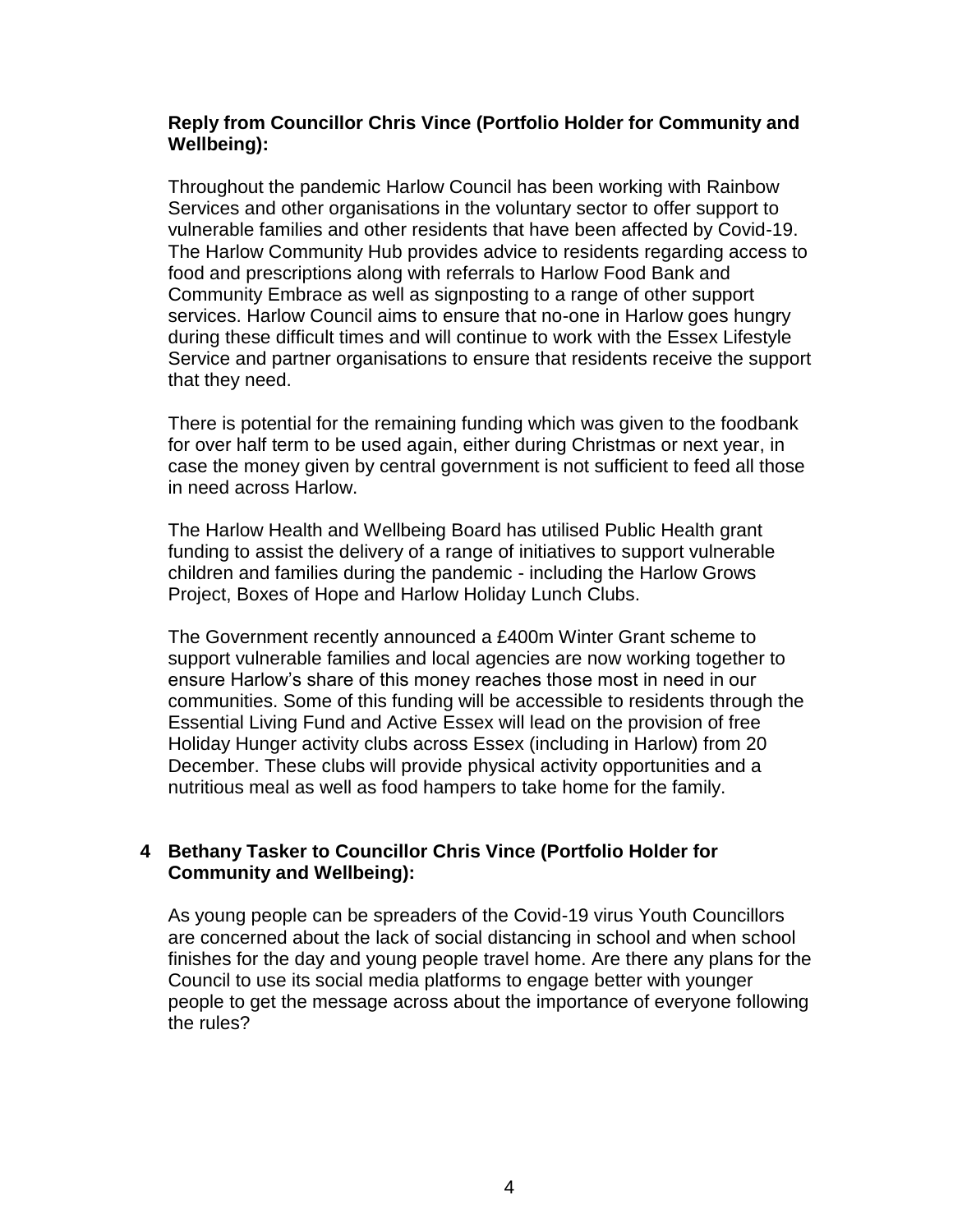#### **Reply from Councillor Chris Vince (Portfolio Holder for Community and Wellbeing):**

Harlow council recognises that during the pandemic communication with residents of all ages is key. We recognise that for young people this is a very scary and difficult time and that it is difficult to do what is best when balancing the need to keep safe with the desire to be successful at school and socialise with friends. Harlow council will continue to provide hopefully useful information on social media advising all residents of our town, about the importance of following the government guidelines and what everyone can do to reduce the spread of this virus.

However, in response to your specific point our comms team are working with the youth and citizenship team to look at how we can best communicate the importance of young people social distancing, of wearing face masks and to continue to ensure that we sanitise both ourselves and our work spaces, until we have seen an end to this terrible pandemic. As part of Essex County Council's let's stop the spread campaign the council is also working with the County Council to identify key influencers and personalities who can help engage with and communicate messages to families and young people through different social media channels.

#### **5 Nicholas Taylor to Councillor Mike Danvers (Portfolio Holder for Resources):**

I understand that the policy and procedures used in respect of the sale of council owned land dating back to 1996 are to be reviewed and revised in 2021. Current procedures do not require officers to consult with residents living nearby before a decision is made to sell land and such a decision is left up to officer discretion, subject to a number of criteria.

It is clear that a land sale can have a detrimental effect on neighbouring properties and their occupants and a decision to sell without neighbouring residents and member involvement lacks any kind of transparency.

Will you give an undertaking that the review in the spring of 2021 will include the need for written consultation to take place with neighbours living in the vicinity of all proposed land sales and that councillors are involved when the council make a final decision on whether to proceed with a sale?

#### **Reply from Councillor Mike Danvers (Portfolio Holder for Resources):**

The Council's existing policy makes provision for Officers to decide whether public consultation in an area is appropriate. Historically, where such consultation has been deemed necessary, Officers have carried out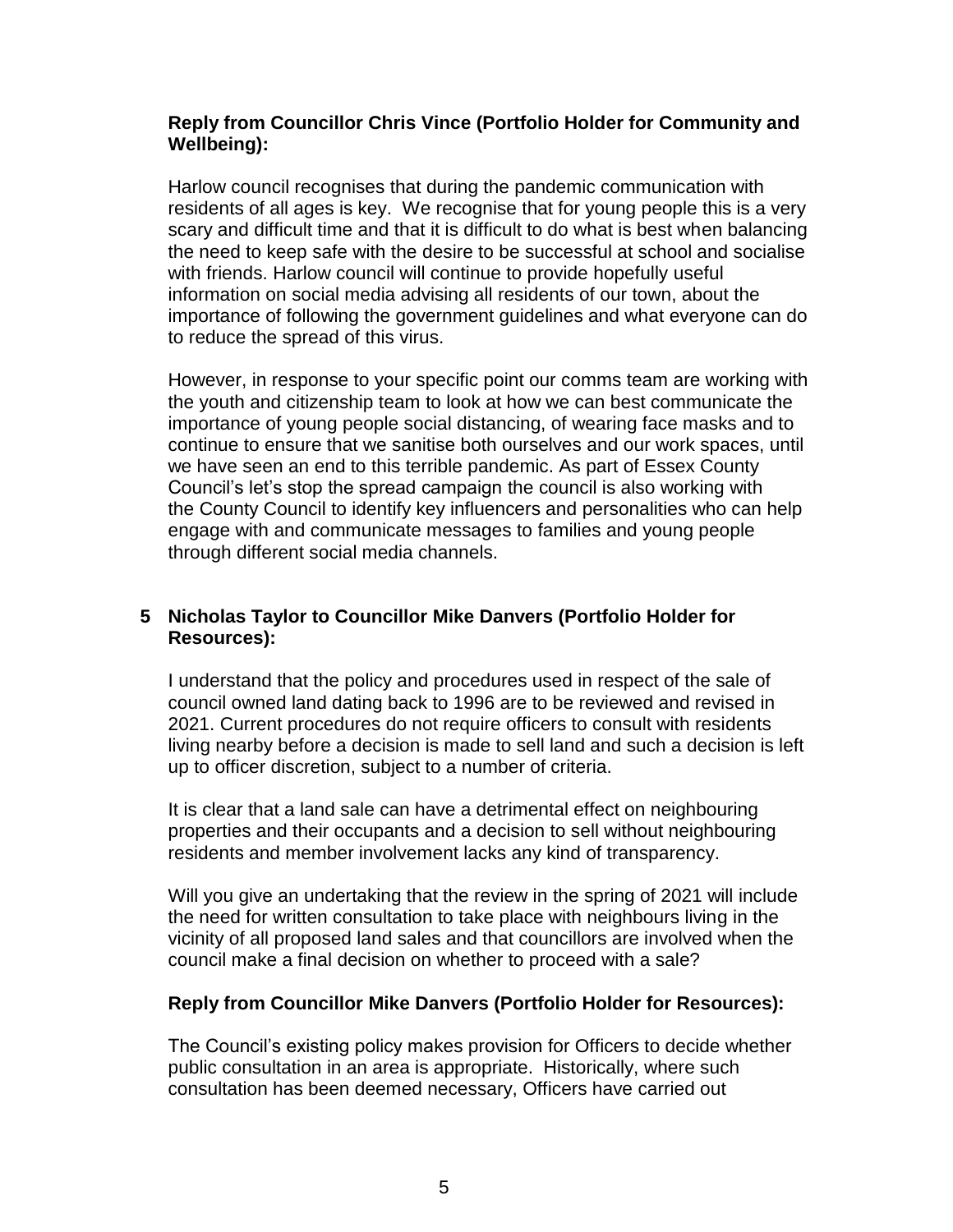neighbour consultation and considered any representations as part of its decision making process.

The criteria to facilitate a land sale is comprehensive, with much of specifically designed to provide a level of protection against disruption to the amenity of surrounding residents. Additionally, where planning consent for a change of use of land is required (which is applicable in the vast majority of cases), consultation will happen as a matter of course under the planning process.

Whether the emerging land sale policy will provide for mandatory written public consultation in all instances will need to be assessed having regard to the overall terms of revised policy. If the emerging land sale criteria are considered to afford sufficient protection to neighbouring properties, it may not be an appropriate to consult in every case, particularly where public consultation is already required under the planning process.

Therefore, I cannot at this stage provide a firm undertaking that the emerging policy will provide for consultation or that Councillors will be involved in the final decision in all cases. However, I will advise Officers who are leading on the preparation of the new policy to consider the position on these points carefully and to provide clear recommendations to Members on the most appropriate approach.

#### **6 Nicholas Taylor to Councillor Mike Danvers (Portfolio Holder for Resources):**

In some cases residents seeking to build a new home in their garden will need to purchase land owned by the council in order to give access to the garden. In legal circles such land is known as a "ransom strip".

In order to be transparent and upfront, a neighbouring authority explains at the outset that it uses a sum which involves the following, the sale value of the new home to be built, for example £400,000, then taking off the build cost and associated fees, say £150,000, leaving a profit of £250,000 for the applicant. The council will expect to receive one third of this profit, £83,333 to be paid by the applicant on the sale of the new home.

Can you tell me how Harlow Council or it's agent determines the value of a "ransom strip"?

#### **Reply from Councillor Mike Danvers (Portfolio Holder for Resources):**

To ensure compliance with the Council's fiduciary duty, the Council procures land valuations from appropriately qualified valuation consultants in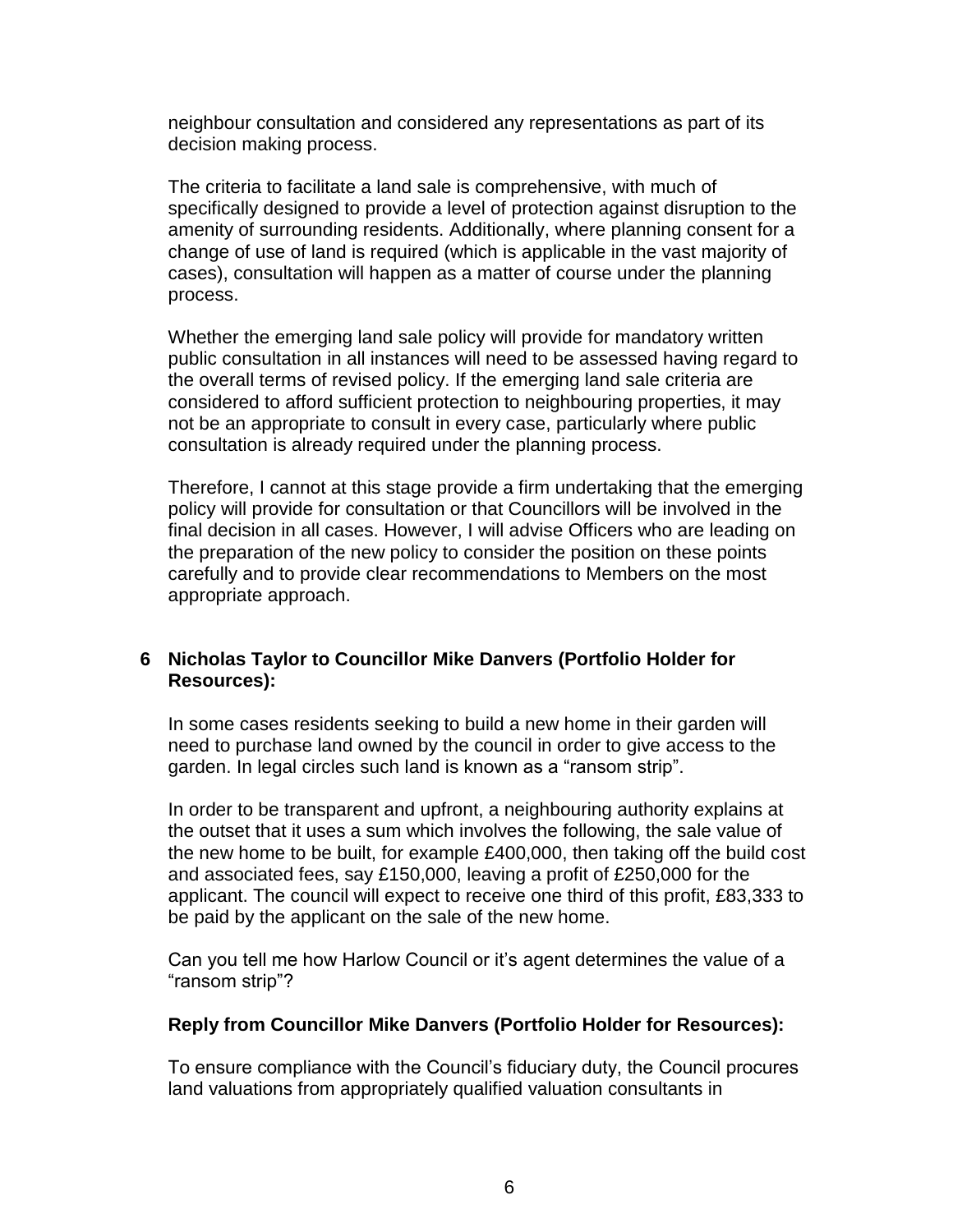accordance with the Royal Institute of Chartered Surveyors (RICS) 'Red Book'.

Whilst there is no particular framework or guidance from the RICS or other regulatory bodies on how to value ransom strips, the starting point for landowners, developers and valuers is generally the case law of Stokes v Cambridge Corporation [1961].

The principle set out in this case indicates that the owner of a ransom strip should be entitled to one-third of the increase in the value of the adjacent land, simply for providing access to the development which is broadly in accordance with the residual land valuation approach described by Mr Taylor in his question.

It should however be noted that other legal case such as Ozanne and ors v Hertfordshire County Council [1989] provides for a greater proportion of the increase in land value to be paid to the ransom strip owner. It is also imperative that each valuation is assessed on its merits and on the basis of the specific circumstances of that case. Such circumstances to include, whether alternative access routes may exist; whether the applicants land is capable of development for alternative uses, or a smaller scale development without the need to acquire the Council's land; and whether in addition to providing access, the Council's land forms an meaningful proportion of the future developable land area.

For these reasons it is not considered appropriate to adopt a 'one size fits all' valuation approach and for a prescribed valuation methodology or formula to be included within the Council's land sale policy or guidance notes. Such an approach would have the potential to lead to unfair valuation outcomes and a breach of the Council's fiduciary duty.

#### **7 Alan Leverett to Councillor Tony Durcan (Portfolio Holder for Growth and Prosperity):**

Could you please inform me how much it has cost the council to refurbish the flats at Prentice Place excluding the costs associated with the remodelling of the external areas?

#### **Reply from Councillor Tony Durcan (Portfolio Holder for Growth and Prosperity):**

The cost of refurbishing the flats at Prentice Place, excluding the remodelling of the external areas is circa £2,845,780. This work includes new kitchens and bathrooms, new double glazing, new gas boilers, new front doors, new pitched roof on all three blocks and guttering, new communal lighting,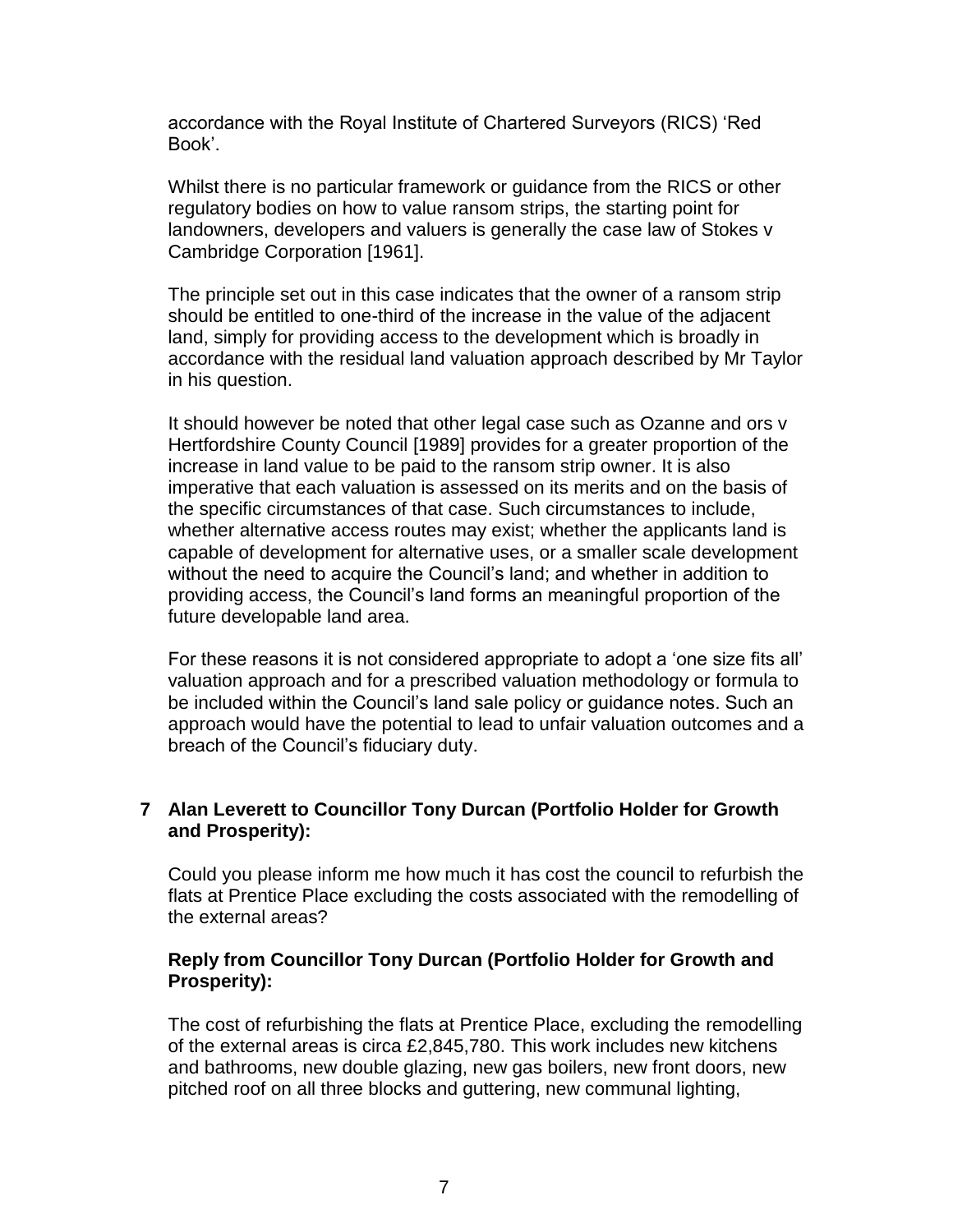communal security doors with intercom system, new bin stores and cycle storage, the removal of asbestos and a security camera system.

# **8 Alan Leverett to Councillor Mark Wilkinson (Portfolio Holder for Housing):**

Bearing in mind the ever increasing demand for housing can you explain why it has taken so long for the flats at Prentice Place to be occupied by tenants?

#### **Reply from Councillor Mark Wilkinson (Portfolio Holder for Housing):**

Prentice Place scheme provides for badly needed new Council homes that will be allocated to applicants on the Council's Housing Needs Register.

Additional works were required for fire stopping and building control priorities, aligning to new government guidance, for new build properties. The ongoing pandemic has also delayed works during the lockdowns, however, it is anticipated these properties will be advertised to residents in December 2020.

# **9 James Humphreys to Councillor Mark Ingall (Leader of the Council):**

Harlow Council's statement about its Town Fund Bid, published on 4 November, refers to The Harlow Growth Board which is "a partnership of local public, private and voluntary organisations". Having checked the list of these organisations and individuals it appears that no Conservative Councillor is involved, there is little if any representation on behalf of residents and many participants may not live in Harlow.

On reflection do you think that residents of Harlow could and should be better represented on the board, who after all will be making very important decisions about the future of Harlow in the coming months.

#### **Reply from Councillor Mark Ingall (Leader of the Council):**

Harlow Growth Board's remit is to drive the sustainable economic regeneration of the town to deliver long term economic and productivity growth. The Board has been established following the government guidance on running a Town Board which includes advice about which organisations the membership should represent. Harlow Growth Board includes representatives from key organisations and businesses which are based within Harlow along with representation from Rainbow Services, the umbrella organisation for community and voluntary organisations based in Harlow. Along with key local Councillors, the local Member of Parliament for Harlow is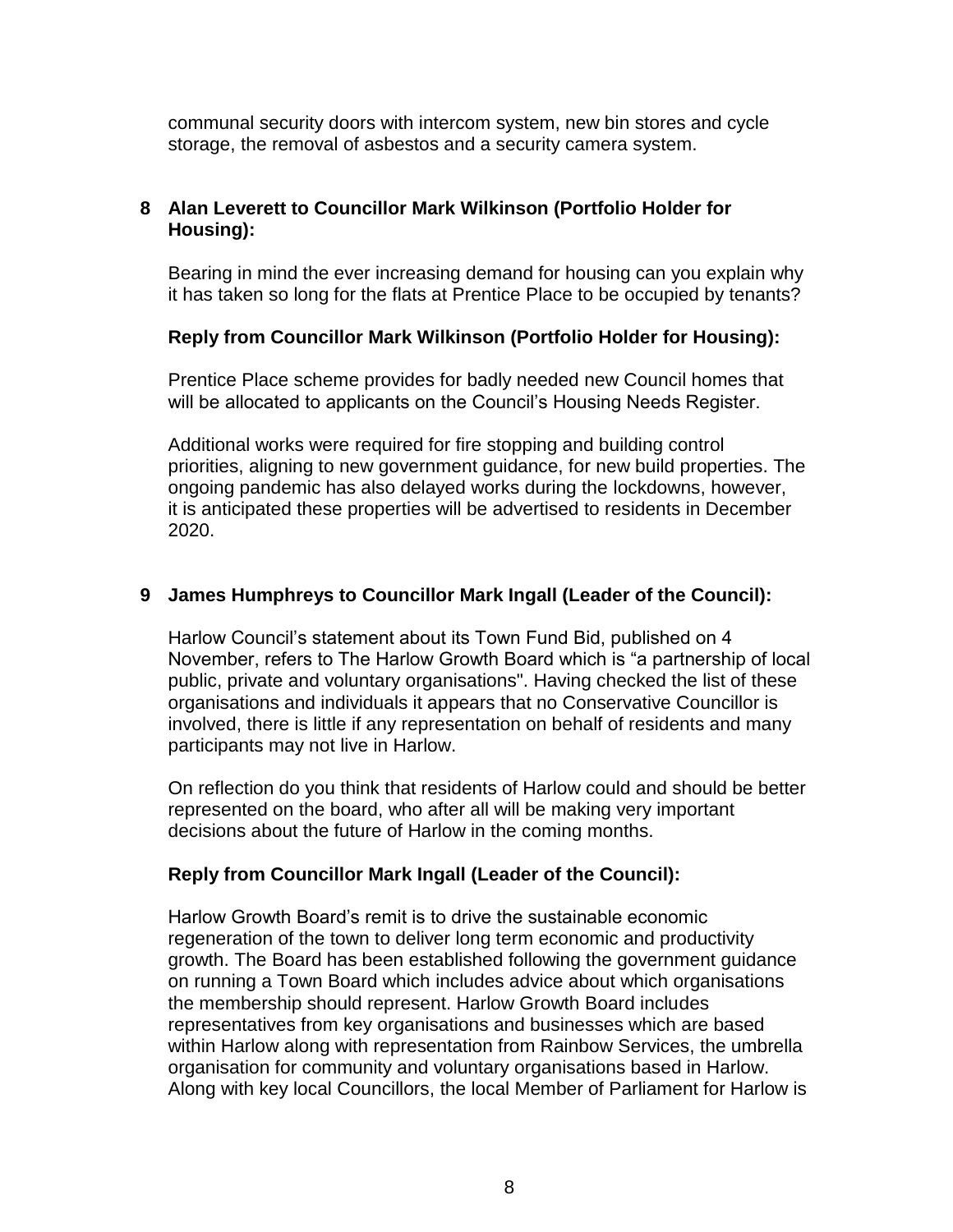represented. Harlow Growth Board can if it feels it is appropriate review its membership in the future.

#### **10 James Humphreys to Councillor Mark Ingall (Leader of the Council):**

The statement goes on to thank those who participated in the consultation exercise leading to this bid. On checking the government website of mytownHarlow, one of the vehicles used to consult with residents, I note that just 130 people responded.

Can you tell me what other steps were taken by Harlow Council to consult with residents before its bid was made and how many responses were received from individuals and organisations?

# **Reply from Councillor Mark Ingall (Leader of the Council):**

The Towns Fund bid had to meet the strict criteria set out by the government. A long list of potential projects that fitted within the funding guidelines was developed after reviewing the Council's existing pipeline of projects, the responses from previous consultations and public engagement that have been undertaken over recent years, such as through our social media channels, the consultation we ran for the Future High Street Fund bid, Harlow and Gilston Garden Town led consultations, as well as feedback and engagement we have received through our partner forums and networks. The longlist of projects were presented to the Growth Board and they had the chance to add any additional schemes that they felt were missing. We then undertook a robust process of shortlisting and prioritising the projects which included asking the Growth Board members to indicate their top 3 projects and a final review process that ensured that the final selection of projects delivered the level of impact that the Growth Board wished to be delivered through this funding opportunity.

The projects that were selected for the Towns Fund bid were then consulted on via social media and our website. The social media campaign reached 10,998 people; engaged with 3,854 people and received 85 comments within 5 days on being launched.

We are currently waiting for confirmation from the government that we can proceed with our bid. Once we get the go ahead we move to developing the Full Business Cases for the projects included in the bid and this process will involve more extensive community consultation on the details of these projects.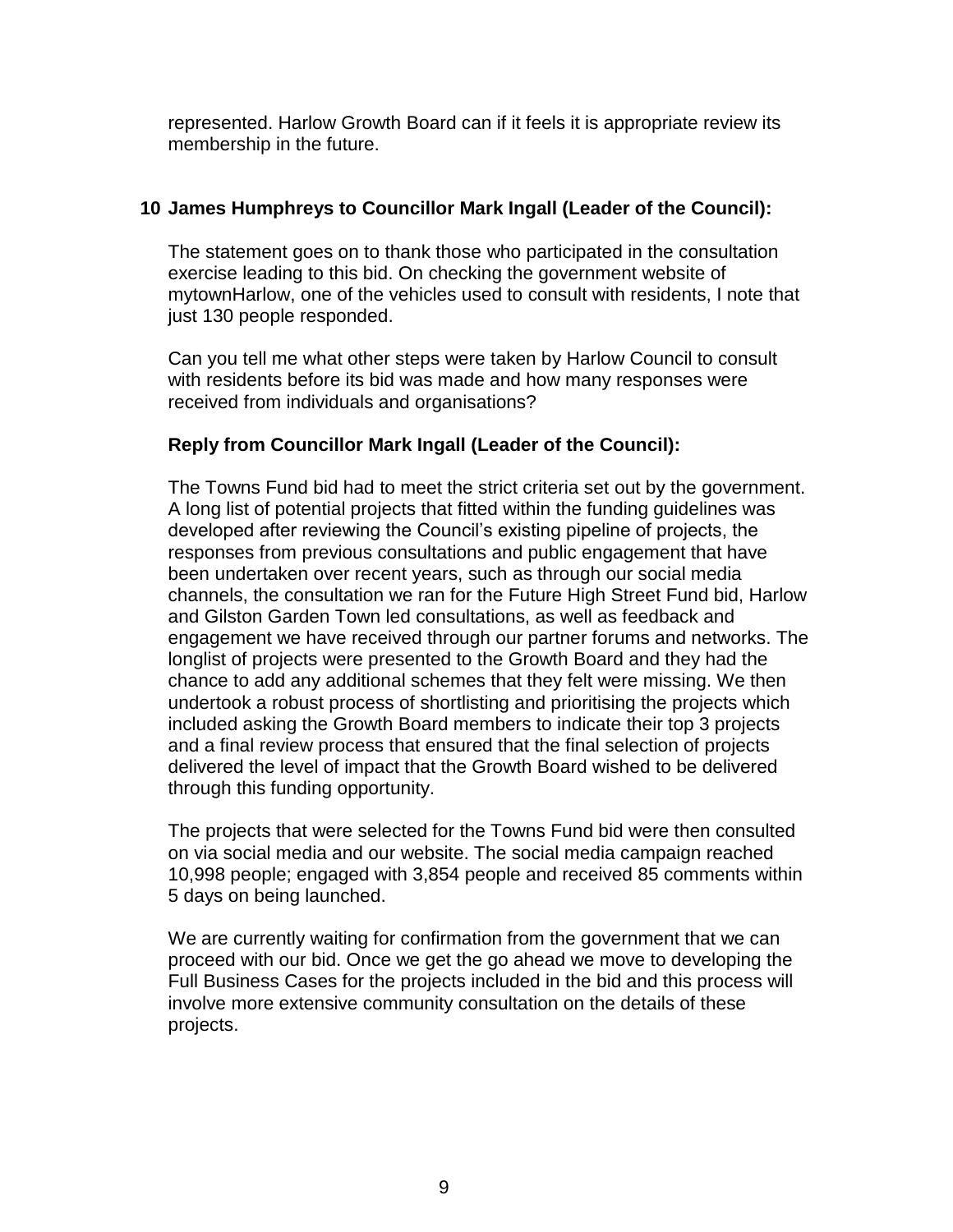# **Full Council – 10 December 2020 Questions from Councillors**  Agenda Item 7<br> **Full Council — 2020**<br> **Cuestions from (2020**<br> **Cuestions from 1**<br> **Cuestions from 1**<br> **Cuestions from 1**<br> **Cuestions from 1**<br> **Cuestions from 1**<br> **Cuestions from 1**<br> **Cuestions from 1**<br> **Cuestions from 1**<br>

# **1 Councillor Michael Hardware to Councillor Tony Durcan (Portfolio Holder for Growth and Prosperity):**

Regarding the Perry Road project what is the timescale, what procurement route is being pursued, what type of construction contract will be used and whether it is one or two stage tender?

#### **Reply from Councillor Tony Durcan (Portfolio Holder for Growth and Prosperity):**

It is expected that the start on site at Perry Road will be July 2021 with a two to two and a half year build programme. The Council's internal procurement service is being used and the most effective route is currently being reviewed. In is anticipated that it will be a one stage tender.

#### **2 Councillor Michael Hardware to Councillor Mark Ingall (Leader of the Council):**

Is Harlow Council going to invest in the Harlow Investment Fund? As he will be aware, Essex County Council approved a £5million investment at cabinet earlier this month and full council earlier this week. The final fund will be up to £50million which will facilitate the wider regeneration of the town centre, allowing the projects to be properly joined up instead of the current fragmented approach and so is very important for the town.

# **Reply from Councillor Mark Ingall (Leader of the Council):**

A report regarding the Harlow Investment Fund will be taken to Cabinet in early 2021 seeking approval of a £5million investment in the fund by Harlow Council. This date is in line with the majority of other potential investors to the fund. If all parties agree to investing, the fund will provide a major financial contribution to enable the regeneration of Harlow Town Centre.